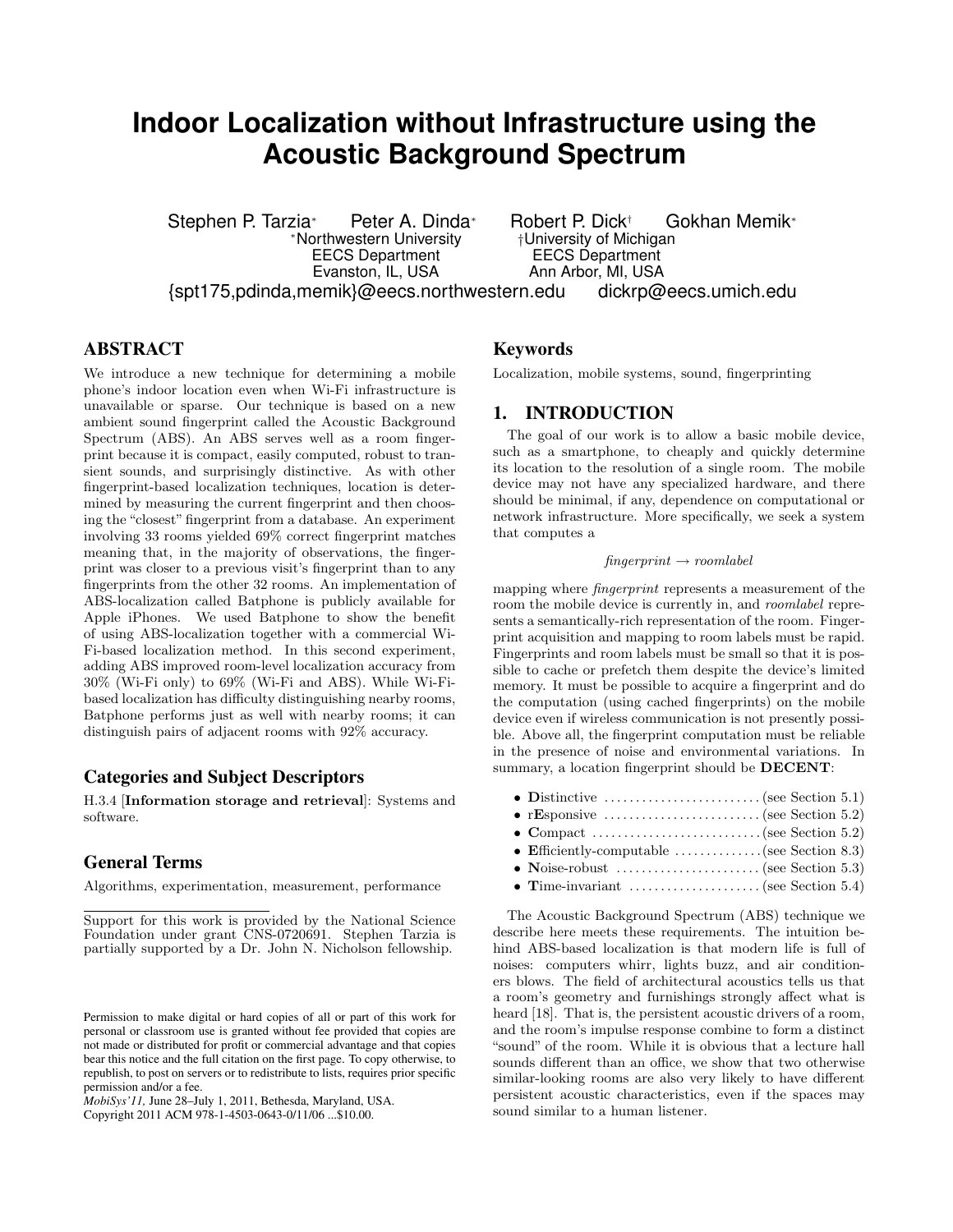Using ABS, which is implemented in our publicly available Batphone application<sup>1</sup>, an Apple iPod is able to determine what room (and building, etc.) it is in using a compact 1.3 kB representation of the room's acoustic spectrum as a fingerprint. The fingerprint is acquired within 10 seconds using the built-in microphone and by the eleventh second a list of room descriptions appears, which is ranked by likelihood of being the current room. Users can easily contribute new (*fingerprint, roomlabel*) pairs from the application.

The problem of indoor localization has been well-studied, but no ideal, all-purpose solution exists. Techniques based on observations of signals from radio beacons (such as Wi-Fi/cellular base stations or GPS satellites) have shown the most promise. However, these techniques are hampered by the fundamental inconsistency of indoor radio wave propagation caused by changes in the physical environment and interference from other electronic devices. Even the number of users connected to a base station affects the observed signal strength. Various studies have shown that Wi-Fi signal strengths vary significantly throughout the day and that these variations are not uniform (the base stations vary independently) [23, Figure 1] [13, Figure 7]. Signals from cellular base stations seem to be much more temporally-stable than Wi-Fi, however they are much less densely spaced, leading to localization difficulties.

Despite these observation uncertainties, researchers have built Wi-Fi-localization systems capable of 95% room-level accuracy in ideal, static environments [13, 32]. However, real usage environments generally make the problem harder in one of two ways: access point density may be low or occupancy variations may cause long-term signal variations. In either case, the reported Wi-Fi localization accuracy falls below  $70\%$  [13, Figures 6 & 8]. In addition, developing countries typically lack Wi-Fi infrastructure, but low-end mobile phones are widespread. Such devices have only a cellular radio and a microphone with which to sense the environment.

In contrast to radio-based techniques (Wi-Fi or cellular), our ABS technique works even if no radio signals are available if a sufficient collection of fingerprints is cached on the mobile device. Furthermore, the errors of ABS-based localization are different from those of radio-based localization, and thus the techniques can be combined for better performance than either one alone. In our experiments, the Batphone implementation of ABS improves the accuracy of the commercial Skyhook Wi-Fi-based localization service used by the iPod from 30% to 69%. The nature of the errors for radio-based localization is different from that for ABSbased localization: radio-localization errors tend to confuse nearby rooms, while ABS-based localization errors are generally not geospatially clustered. For example, using ABS alone allows us to distinguish adjacent rooms with 92% accuracy. The consequence is that user knowledge of general location is likely to increase the probability of selecting the correct room from a top- $k$  list when ABS-based localization is used.

There is prior work on using acoustics for localization; a detailed comparison is given in Section 2. SurroundSense is the closest to our work [5]. It combines multiple sensors, including acoustic ambience measurement, visual ambience, and cellular-based localization to determine location. SurroundSense's acoustic fingerprint is a compact histogram of a sound recording from the time domain, while ABS uses a compact spectral representation. Furthermore, our focus is on exclusively sound-based localization, and the ABS technique provides dramatically higher performance than the histogram technique when only the microphone is available. Another work, SoundSense [19], uses spectral features to classify sounds observed on a mobile device. Our work differs in that it targets localization rather than activity detection. Accordingly, we focus on background sounds while SoundSense focuses on transient sounds.

In summary, our contributions are as follows:

- We introduce the Acoustic Background Spectrum (ABS) fingerprint, a new acoustic ambience fingerprint that is compact, easily computed, robust to transient sounds, and able to distinguish remarkably similar rooms. ABS allows us to build the first accurate localization system based solely on microphone sensing.
- We introduce the Linear Combination Distance for combining localization fingerprints which, when applied to ABS and Wi-Fi, dramatically improves indoor localization accuracy over each individual method.
- We describe a trace-based simulation system that allows us to study and evaluate different acoustic localization techniques, and different parameters for an acoustic localization technique, using the same set of real acoustic traces (recordings). ABS was developed using this system and a collection of 264 acoustic traces, which we have made publicly available [1].
- We describe and make publicly available Batphone, an Apple iPhone implementation of ABS-based localization that demonstrates the technique's real-world performance and its low overhead. Batphone also includes the option to use Wi-Fi-based localization and combined ABS/Wi-Fi localization.

The rest of this paper is structured as follows. Section 2 describes related work. Section 3 describes the new Acoustic Background Spectrum (ABS) room fingerprinting technique. The ABS technique requires that we select values for certain parameters. We did so through trace collection and simulation. Section 4 describes our traces and simulator, while Section 5 describes our study to determine appropriate ABS parameters. This section also provides an initial evaluation of the performance of ABS and sensitivity to parameter variation. Section 6 describes the implementation of ABS within Batphone, including its integration with Wi-Fi-based localization. Section 8 evaluates the performance of Batphone. Section 9 concludes the paper.

# 2. RELATED WORK

Indoor localization has been well-studied in the mobile computing community. A user may be carrying a sensing device (such as a mobile phone) or may be moving within a field of fixed sensors. In either case, knowledge of the user's position can be useful for several applications. Generally, applications that depend on user location are called locationbased services (LBS). Past applications have included environment interaction [3], reminders [11, 20], targeted advertising [5], tour guides [2, 8], navigation aids, and social networking (e.g., Foursquare and Gowalla).

Outdoor localization is well solved by GPS, but indoor localization remains a challenge in many cases. A wide variety

<sup>&</sup>lt;sup>1</sup>Users of iPhones, iPads, and iPod Touch models with microphones can search for "Batphone" in Apple's app store. iOS version  $\geq 4.0$  is required.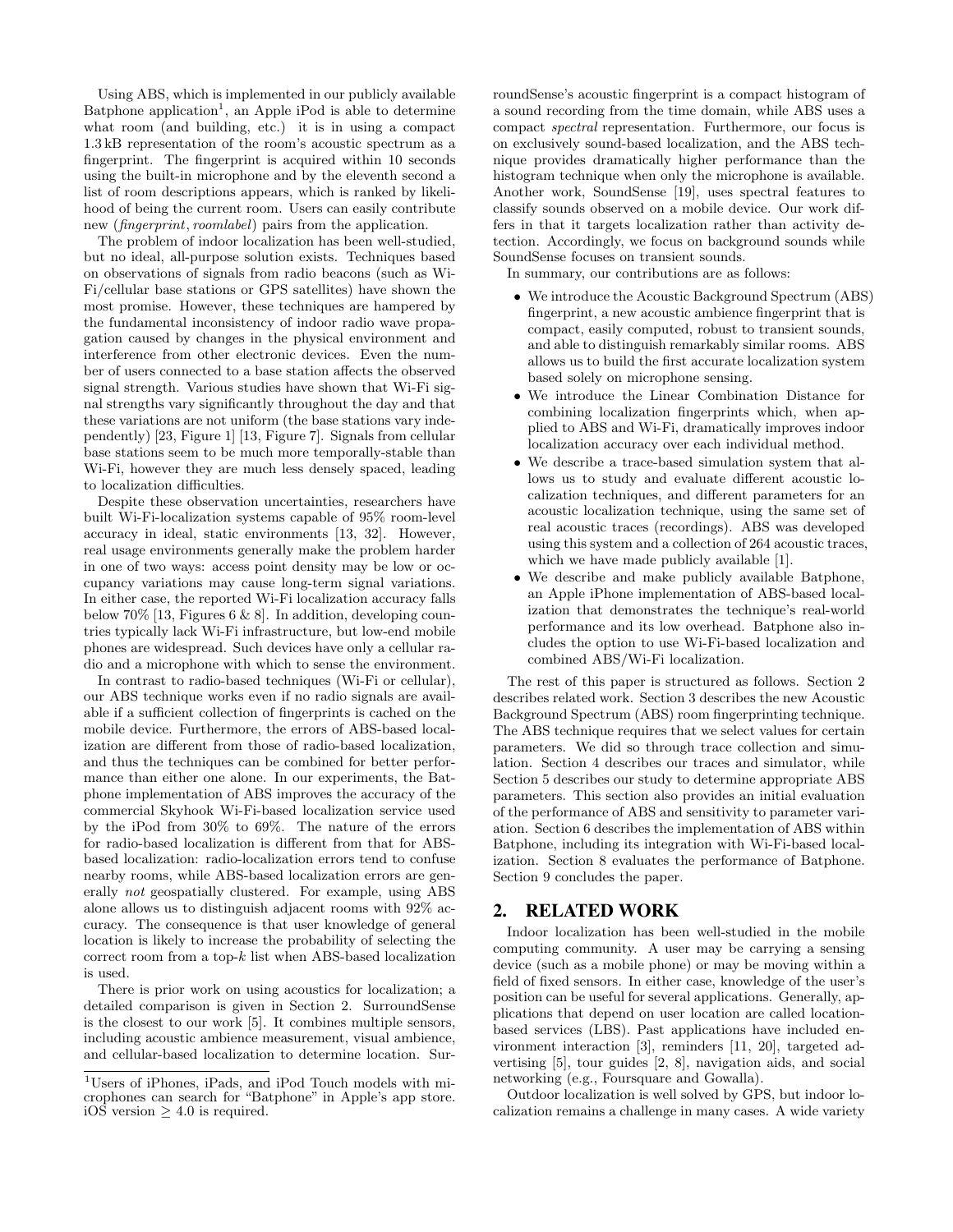of solutions have been proposed. The early work of Want et al. [29] and several subsequent works [30, 3, 25, 6, 27] require that sensors or beacons be installed throughout the environment. This requirement is onerous, but the resulting localization accuracy and reliability are generally excellent.

More recent work has focused on using existing cellular and/or Wi-Fi base stations as radio beacons for localization. In these systems [13, 32, 15], location is determined by observing the signal strength of Wi-Fi access points that are within range. Several efforts have been made to identify semantically-meaningful "places" rather than using simple room labels or coordinates. Kim et al. [17] give a recent example; they use the appearance and disappearance of radio base stations to indicate entrance into and departure from a place. Other place identification works cluster a time series of location coordinates (obtained by GPS or radio) to identify places, [16]. The Wi-Fi localization approach of Teller et al. eliminates the need to perform building surveys to build the location database [24]. There is even a commercial effort that uses wardriving to build a localization system<sup>2</sup>.

Haeberlen et al. [13] reported perhaps the most accurate Wi-Fi-localization results to date (along with Youssef et al. [32]). Using a Gaussian distribution to statistically model signal strength observations, they reported 95% accuracy over a set of 510 rooms. However, indoor localization is not a solved problem. Looking more carefully at the results, we note that their environment had a dense Wi-Fi infrastructure: at least 5 base stations were in range at all times. Also, their test and training data were drawn from the same threeminute survey interval. When considering training and test data from different times of day [13, Figure 8], 70% accuracy was achieved, with most observed errors falling within 5.5 meters. We believe that acoustic localization can close this remaining accuracy gap.

Although Wi-Fi-localization is useful, many areas of interest are not served by Wi-Fi and other areas are served by only a single long-range base station. In the latter case, trilateration is impossible and fingerprinting gives only a very coarse location. There are also some privacy concerns with radio-based localization. Wi-Fi and cellular radios include digital identifiers (such as the MAC address for Wi-Fi) which allow the infrastructure operator to track users' positions (unless users take special privacy precautions). Acoustic techniques require no such identity broadcasting.

#### *Beyond radio.*

Recently, several localization systems have been built without the use of radio. For example, Constandache et al. use a mobile phone's accelerometer and compass for localization [9]. Woodman and Harle [31] used a foot-mounted accelerometer to locate a person within a previously-mapped building. The main disadvantage of these dead-reckoning approaches is that they can never determine the absolute location; only changes to position are captured. Therefore, small errors add up over time to create significant location drift. Acoustic techniques could complement these approaches.

Scott et al. present perhaps the first acoustic localization work; they place microphones at key locations and users snap their fingers to alert the system of their presence [27].

| symbol            | meaning             | optimal value          | Batphone                |
|-------------------|---------------------|------------------------|-------------------------|
| $R_{s}$           | sampling rate       | $96\,\mathrm{kHz}$     | $44.1\,\mathrm{kHz}$    |
| $n_{\rm spec}$    | spectral resolution | $2048$ bins            | $1024 \; \mathrm{bins}$ |
| $n_{\mathrm{fp}}$ | ABS size            | $299 \; \mathrm{bins}$ | $325 \; \mathrm{bins}$  |
| $t_{\rm spec}$    | frame size          | $0.1$ s                | $0.1$ s                 |
| $t_{\rm{samp}}$   | sampling time       | 30 s                   | 10s                     |
|                   | frequency band      | $0 - 7$ kHz            | $0 - 7$ kHz             |
|                   | window function     | Hamming                | rectangular             |

Figure 1: System parameters and the values chosen for the Batphone implementation. Section 5 shows the effect of altering these parameters.

We previously used an ultrasonic sonar sensing system to silently detect the presence of users at computers [28].

Azizyan and Choudhury (SurroundSense) use a combination of sensors (the microphone, camera, and accelerometer on a mobile phone) to distinguish between neighboring stores in shopping malls [5]. Their problem is made easier by the fact that neighboring stores typically offer different services and therefore a different ambience (including sound, lighting, and decor). Their acoustic processing is straightforward: it considers only audio sample amplitude distribution as a fingerprint. Hence, they distinguish between stores with different loudness characteristics. They report that audio alone did not give good localization accuracy; however, it did work well as the first stage in their multi-sensor localization method.

Other work has used different features to classify ambient sounds. Lu et al. present a framework called SoundSense for classifying sound events recorded on an iPhone and give two examples of its use [19]. They have an audio feature extraction pipeline similar to that used in speech recognition. SoundSense is ill-suited to localization because it ignores quiet frames [19, Section 4.1.2] and its audio features are tailored to transient sounds rather than background sounds. However, if a location can be characterized by one or more frequent, repeating, transient sounds then we expect that SoundSense could be used to aid localization. Our work focuses on persistent sounds and we deal primarily with quiet environments.

A common goal of related work in the audio signal processing community is to assign one of perhaps a few dozen labels to a recording. Sound classes typically correspond to places such as street, nature, construction, car, restaurant, office, or kitchen. Standard audio features such as the mel-frequency cepstral coefficients [10], zero-crossing rate, and spectral centroid are used. The system of Eronen et al. performed only slightly worse than human listeners [12]. Chu et al. achieved similar performance using the matching pursuit (MP) signal decomposition [7]. Our work differs from the above because its goal is not to assign semantic descriptors to recordings as people would, but rather to match previously-learned, specific location labels to recordings.

## 3. ACOUSTIC BACKGROUND SPECTRUM

Our localization scheme is based on the Acoustic Background Spectrum (ABS), a new ambient sound fingerprint. The design of the ABS draws from common acoustic signal processing techniques. Figure 2 gives an overview of how an ABS is calculated. All the parameters associated with the technique are listed in Figure 1. Our scheme works by first

 $^{2}$ http://www.skyhookwireless.com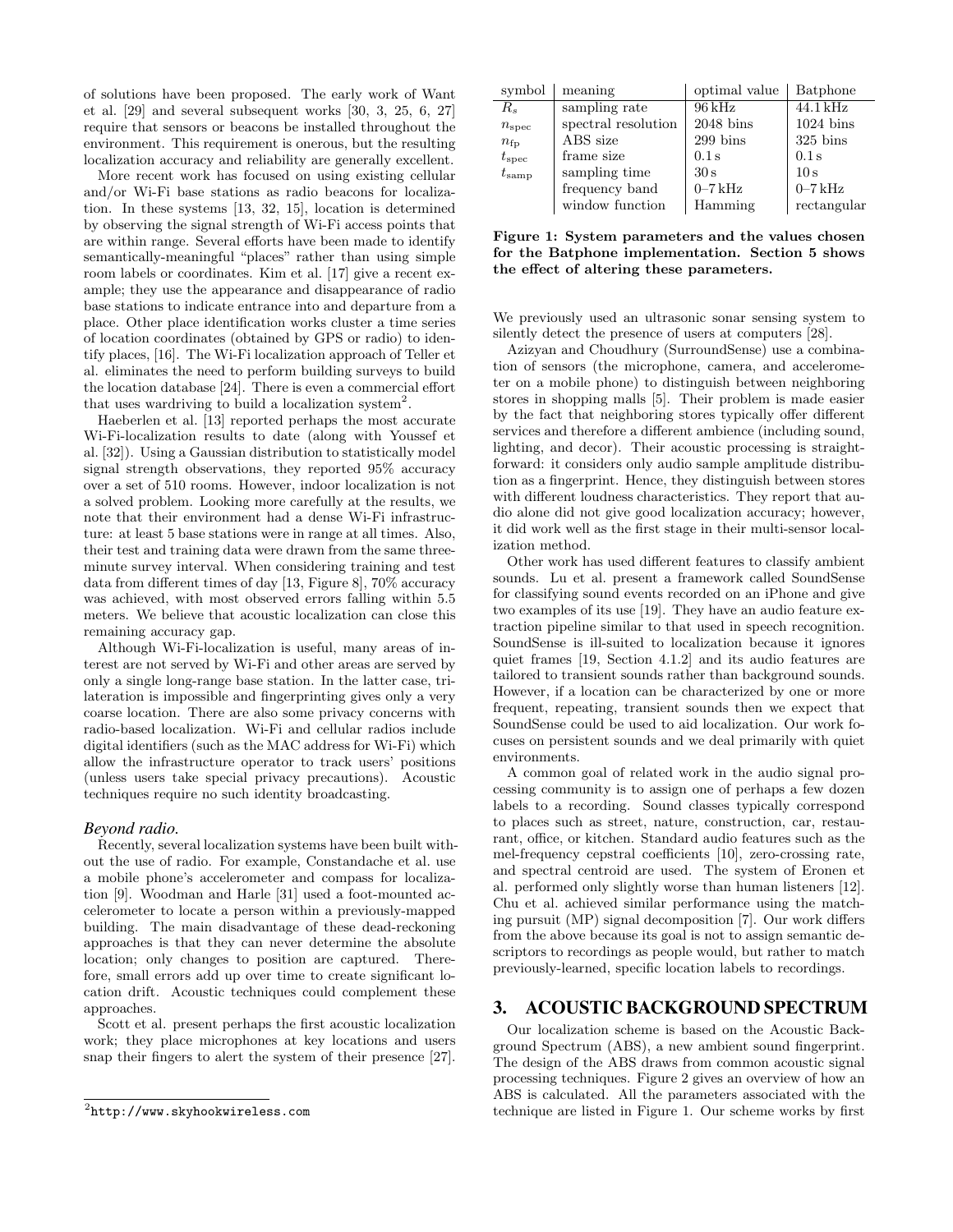calculating the ABS of the room (Sections 3.1 and 3.2) and then classifying the room by comparing this ABS with the existing, labeled ABS values in the database (Section 3.3). We now describe each step in detail.

#### 3.1 Spectrogram representation

The first step of our localization technique is recording an audio sample of length  $t_{\text{samp}}$ . In the next several steps, we transform this signal into a time-frequency representation called a power spectrogram. This involves

- 1. dividing the recording into frames of length  $t_{\text{spec}}$ ,
- 2. multiplying each frame by a window function vector, which reduces the signal magnitudes near the frame boundary, and
- 3. computing the power spectrum of each frame, which involves
	- (a) applying a fast Fourier transform (FFT) of resolution  $2 \times (n_{\text{spec}} - 1)$ ,
	- (b) throwing away the redundant second half of the result, leaving  $n_{\rm spec}$  elements, and
	- (c) multiplying the result elements by their complex conjugates, giving the power.

These are the standard signal processing steps for computing the power spectrogram of a discrete, real-valued signal [22, 26]. Its computation is efficient, with most steps requiring just a scan of the  $R_s t_{\text{samp}}$  samples and the majority of time spent computing the  $t_{\rm samp}/t_{\rm spec}$  FFTs, giving a runtime complexity in the class

$$
\Theta\left(\frac{t_{\text{ samp}}}{t_{\text{spec}}}(R_s t_{\text{ samp}} + n_{\text{spec}} \log n_{\text{spec}})\right).
$$

After the spectrogram is calculated, we filter out the frequency band of interest by simply isolating the appropriate rows. The  $n_{\rm spec}$  bins of the original spectrogram span the range up to the Nyquist frequency of  $R_s/2$ . If we are filtering out the 0–7 kHz band, as indicated in Figure 1, the number of bins retained is

$$
n_{\rm fp} = \text{round}\left(\frac{7\,\text{kHz}}{R_s/2}n_{\rm spec}\right).
$$

The spectrogram quantifies how the frequency content of the recording varies over time. Sounds that are persistent contribute equally to all of the time columns of the spectrogram. On the other hand, relatively short, transient sounds contribute only to a few time columns. We will next describe how to use this difference.

#### 3.2 Transient noise rejection

After the spectrogram is computed, we apply a new method for extracting a noise-robust spectrogram summary vector. Intuitively, we would like to filter out transient sounds so that the fingerprint is time-invariant. In other words, we would like to extract the *background* sound levels. As shown in Figure 2, we accomplish this by choosing one of the smallest values observed for each frequency during the sampling window. However, the absolute minimum value is sensitive to outliers caused by noise and signal processing artifacts. Instead we choose a value near the minimum, the 5th-percentile value (p05). We expect that transient noises

lasting for less than 95% of the sampling window will be absent from the p05 value since such noises will be manifested as additive features within the upper 95% of the sorted values. Choosing the p05 value involves either sorting or using a linear-time selection algorithm (such as quickselect) on each of the spectrogram rows. Thus, the transient noise rejection step is less computationally complex than the spectrogram calculation step; using linear-time selection, it is in  $\Theta(n_{\rm fb}t_{\rm samp}/t_{\rm spec})$ . We sort the rows individually since it is more likely that each row will be at least 5% quiet than the full spectrum being quiet 5% of the time. The results in Section 5.3 show that the 5th-percentile value gives better performance than the mean, minimum, or other percentile values.

#### *Scaling and normalization.*

The final step in computing the ABS is to compute the logarithm of the spectrogram summary vector. This puts the fingerprint in decibel (dB) units, which is the standard practice in audio signal processing. We validated the benefit of this step via simulation.

Afterward, the fingerprint may optionally be normalized. We do this by dividing the ABS vector by its median value. Ideally, normalization would not be necessary. However, during our experiments, various hardware gain levels were adjusted to prevent clipping in loud rooms; this made normalization necessary. We expect the median value of the spectrum to remain constant among rooms with different levels of transient noise if and only if those transients are narrow-band. Empirically, this seemed to be the case.

#### 3.3 Classification

After the ABS room fingerprint is calculated, it can be compared to previously-observed fingerprints to determine the location. We solve this classification problem via supervised learning. We assume a database of room fingerprints is available where each fingerprint is labeled with a room identifier. The problem at hand is to label the currently-observed room fingerprint. To do this, we choose a distance metric for comparing room fingerprints. In particular, we use the vector Euclidean distance (the city block or Manhattan distance was also evaluated, as shown in Figure  $8(b)$ ). We then use the simple nearest-neighbor method of classification. This means that we choose the label of the previously-observed room fingerprint with smallest Euclidean distance from the current observation. This can be thought of, equivalently, as choosing the sample with smallest root mean square deviation.

Formally, assuming a set of training pairs (a database)

$$
(\vec{fp}_i, room label_i) \in T
$$

and a new testing fingerprint  $\vec{f}p_\mathrm{test},$  the classifier chooses

$$
roomlabel_{\text{best}} = \underset{(\vec{p_i}, \text{roomlabel}_{\text{left}}) \in T}{\operatorname{argmin}} \sqrt{\sum_{j=1}^{n_{\text{fp}}}{(fp_i[j] - fp_{\text{test}}[j])^2}}.
$$

Nearest-neighbor classification is required each time a location estimate is desired; the Batphone implementation does this operation every two seconds. Because the fingerprint space has high dimensionality ( $n_{\text{fp}} \approx 300$ ), finding the nearest neighbor can become a bottleneck: we must scan through each fingerprint in the database and compute its distance to the observed fingerprint. This most straightforward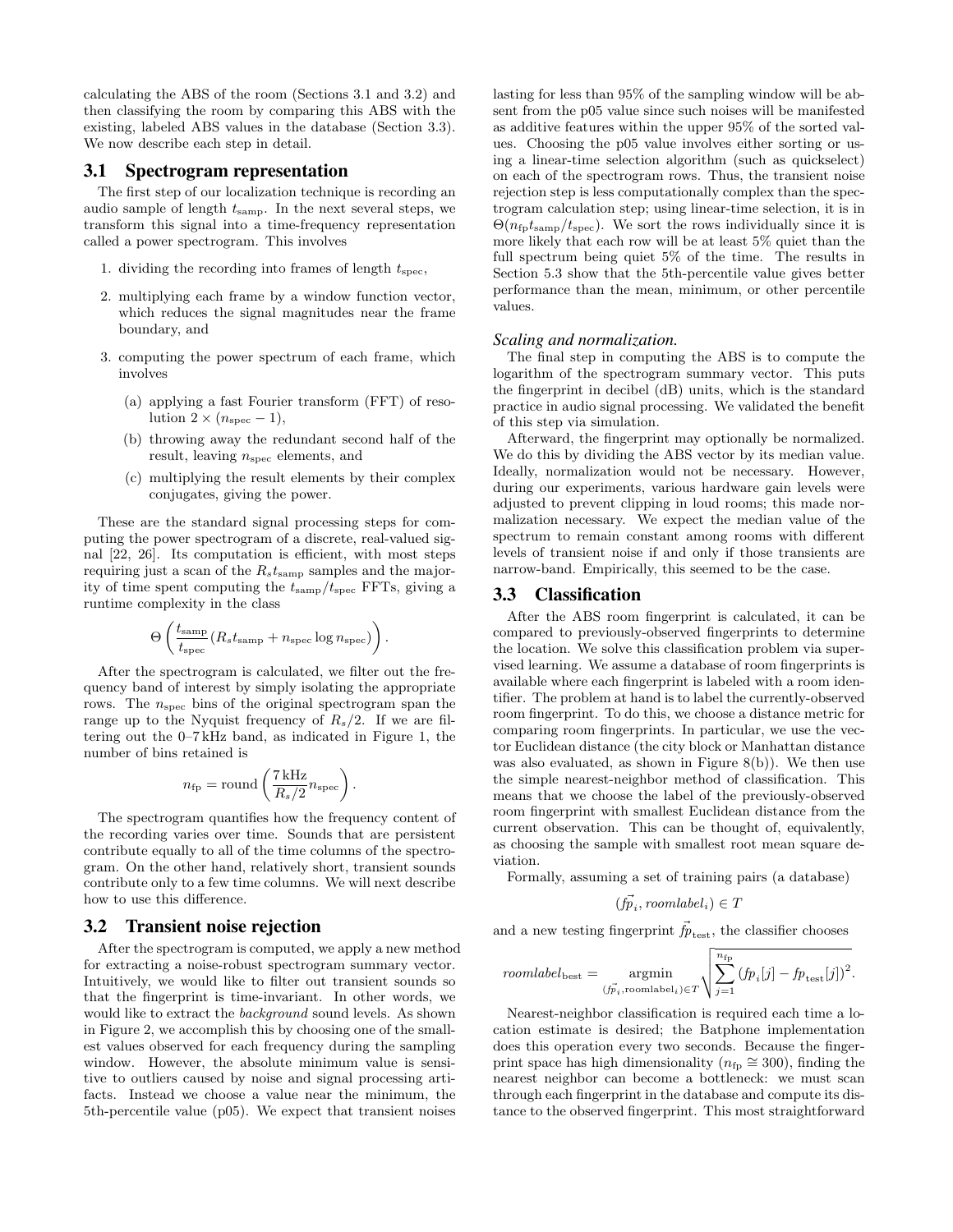

Figure 2: Acoustic Background Spectrum fingerprint extraction.

approach is clearly not scalable as the database grows to millions of fingerprints. However, nearest-neighbor query latency was imperceptible on Batphone when using a database of a few hundred fingerprints. In future work, we anticipate using a combination of geospatial database queries on a server backend and client-side caching and prefetching to deal with database scaling. We could also use coarse-grained information, such as nearby base station identifiers, to categorize signatures to reduce the search space.

It is important to point out that the problem of finding nearest neighbors is common to most fingerprint-based localization approaches. This problem is widely studied and ABS comparison can benefit from advances in the field. As the dimensionality of the fingerprint is reduced, the problem becomes easier. As we describe in Section 5.2, ABS fingerprints continue to provide good accuracy even when  $n_{\text{fp}}$  is reduced to 19.

## 4. TRACE COLLECTION AND SIMULATION

At the onset of this project we speculated that acoustics could be used to identify rooms, but we did not know which acoustic features would be most useful. We used an acoustictrace-collection approach to gather the data necessary to evaluate acoustic localization. We visited 33 rooms in the Technological Institute and Ford Design Center buildings on

the campus of Northwestern University while carrying the recorder shown in Figure 3(a), mounted on a microphone stand. The experimenter moved the recorder to four positions in the rooms, each time capturing a 30 second WAV file (24-bit 96 kHz). Stereo recordings were captured, but only the left-channel data was used. Trace collection spanned several weeks, and each room was visited on two different days, giving a total of eight observations per room. We recorded various types of rooms, as shown in Figure 4. In our experiments, we did not observe any significant correlation between localization accuracy and room type or size. We included all the rooms we encountered in those two buildings that were unlocked and which we could access without disrupting class and work activities. Hence, the majority of our samples are from empty, quiet classrooms (Section 5.3 deals with noisy rooms). We did not exclude any samples after seeing the results, or for any other reason. Our traces are publicly available on the project web site [1].

Collecting these traces allowed us to simulate the performance of acoustic localization while varying several system parameters. In particular, capturing raw, unprocessed recordings gave us the flexibility to study the effects of applying various processing techniques to the same data. The basic simulation approach was to test system performance when observing each of the recordings in turn, assuming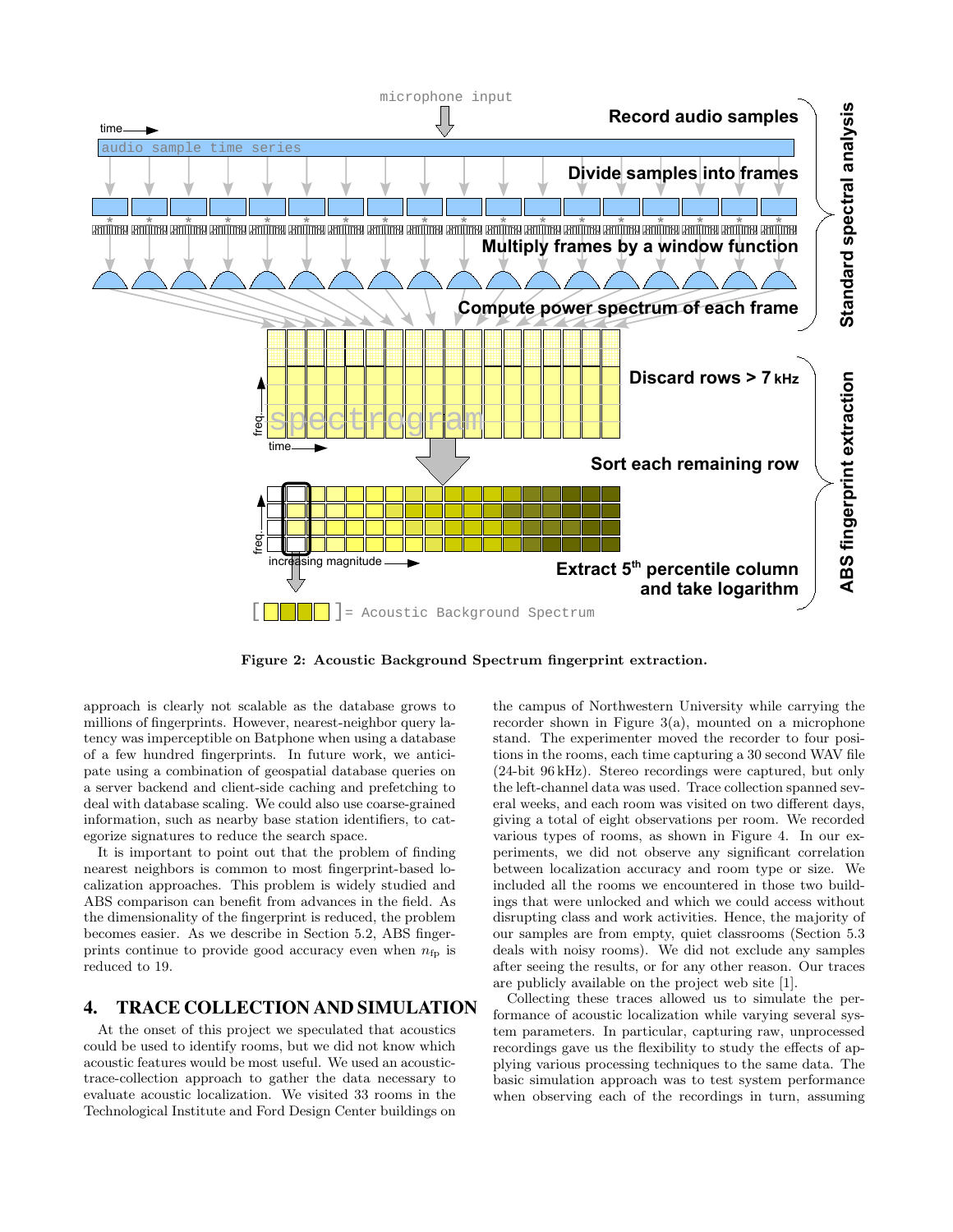

(a) Zoom H4n (b) Apple iPod Touch

Figure 3: Experimental platforms. (a) The Zoom H4n handheld recorder was used to collect traces used in the simulations. Its price is ∼\$300. (b) The Apple iPod Touch (4th generation) running our Batphone localization software was used for the end-toend experiment.





Figure 4: Histograms showing the distributions of room type and room size for the traces.

that all other recordings had been previously observed; this is called leave-one-out classification. Specifically, each of the 264 samples (33 rooms  $\times$  2 visits  $\times$  4 positions) was compared to 132 of the samples, which served as the training set. Half of the samples for each room were included in the training set, and the choice of test samples varied according to the room being tested. For the test sample's room, all four samples from the other day's visit were included in the training set. For the 32 other rooms, the training set included two samples from each of the two visits. Thus, the training set was unbiased toward any room and it excluded any samples from the same visit as the test sample. As explained in Section 5.4, including training data from the same visit as the test data would have made the resulting classification accuracy unrealistically high. Given the training data set described above, the location label for each test sample was assigned from the "closest" training sample; i.e., we used nearest-neighbor classification.

Using this trace collection and simulation scheme, we were able to choose the best parameters for Batphone and to directly compare its performance to that of prior acoustic approaches. These results follow.

# 5. SIMULATION RESULTS

We now describe an evaluation of the ABS technique using the DECENT criteria explained in the Introduction. The evaluation uses trace-based simulation and focuses not only on the overall performance of ABS, but also on its sensitivity to its parameters. Our selection of parameter values for the Batphone implementation is based on this study.

## 5.1 Distinctiveness

In order to support localization, a fingerprint should be unique to a single location. In other words, a one-to-one mapping should exist from fingerprints to locations. The role of infrastructure in localization systems is to provide such a mapping. For example, Wi-Fi localization systems rely on the uniqueness of base station MAC addresses. In the absence of uniquely-labeled infrastructure elements, fingerprints are constrained to a finite space and thus overlap of fingerprints is inevitable when the number of locations is sufficiently large. One of the main purposes of our experiments was to evaluate fingerprint distinctiveness, which we measure by the localization accuracy.

Figure 6 shows the localization accuracy as a function of the number of rooms being considered, which we call the problem size. For the full set of 33 rooms, localization accuracy is 69%. Pairs of rooms were distinguished with 92% accuracy. Both of these fractions are far higher than the 3% and 50% random chance probabilities. ABS fingerprints also compare favorably to our own implementation of Surround-Sense's acoustic fingerprint algorithm [5]. Note that these SurroundSense results include only their acoustic technique, not their full sensor fusion approach (i.e., we do not include the camera and radio).

Figure 5 shows the entire set of simulation data for the optimal parameter values; it plots all 264 ABS fingerprints, grouped by room and further grouped into two visits per room. This plot visually confirms the similarity of ABS fingerprints within rooms and distinctiveness between rooms. Figure 7 shows the classification confusion matrix for this simulation. We can see that prediction errors, indicated by off-diagonal elements, tend to be distributed across the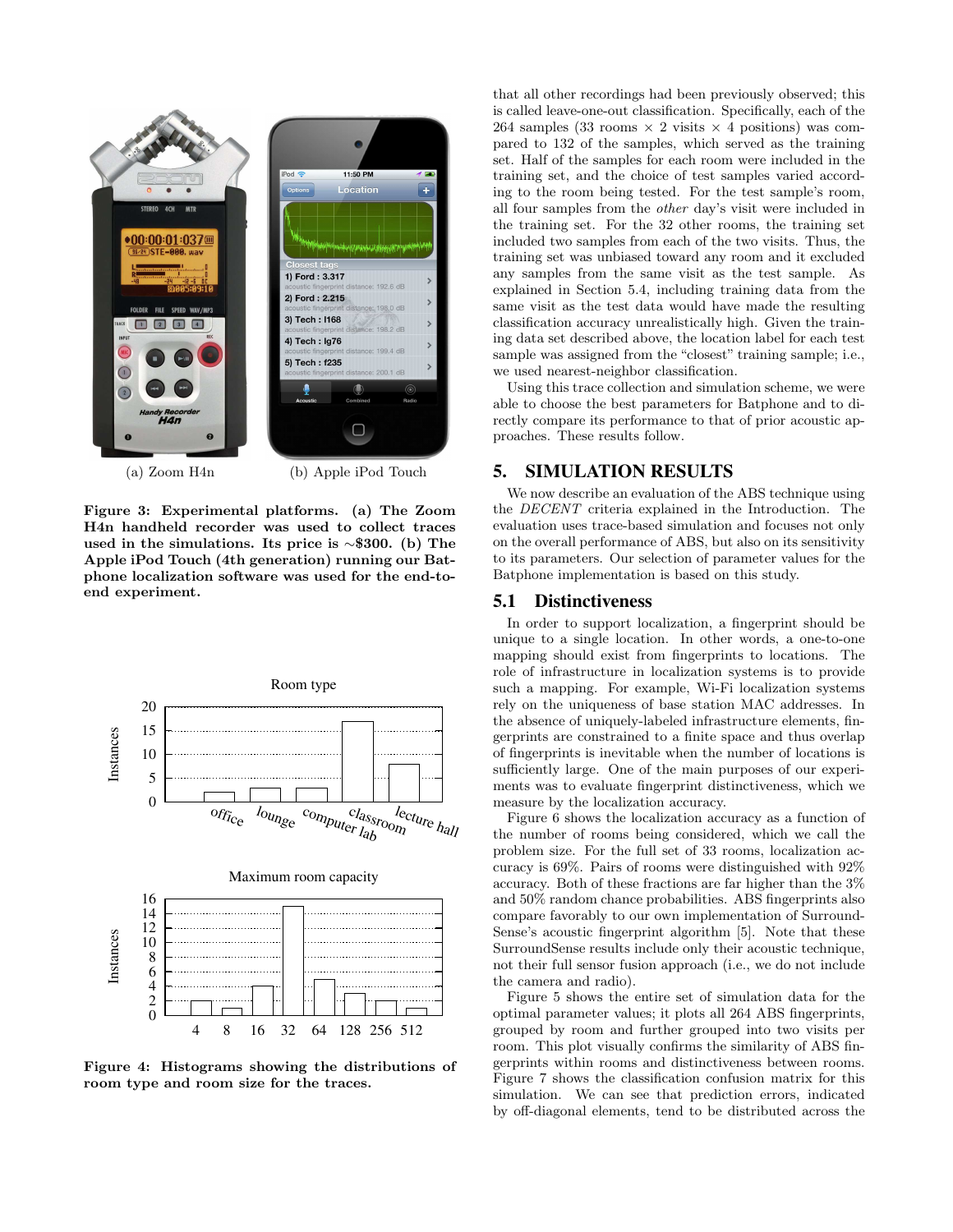

Figure 5: Acoustic Background Spectra (ABS) from 33 rooms, using the optimal parameter values. The vertical axis is the ABS value for each frequency bin; these values correspond to the log-scaled power spectrum. Fingerprints from two visits are vertically offset from each other to aid visual comparison. Each visit includes four overlaid fingerprints from different locations within the room.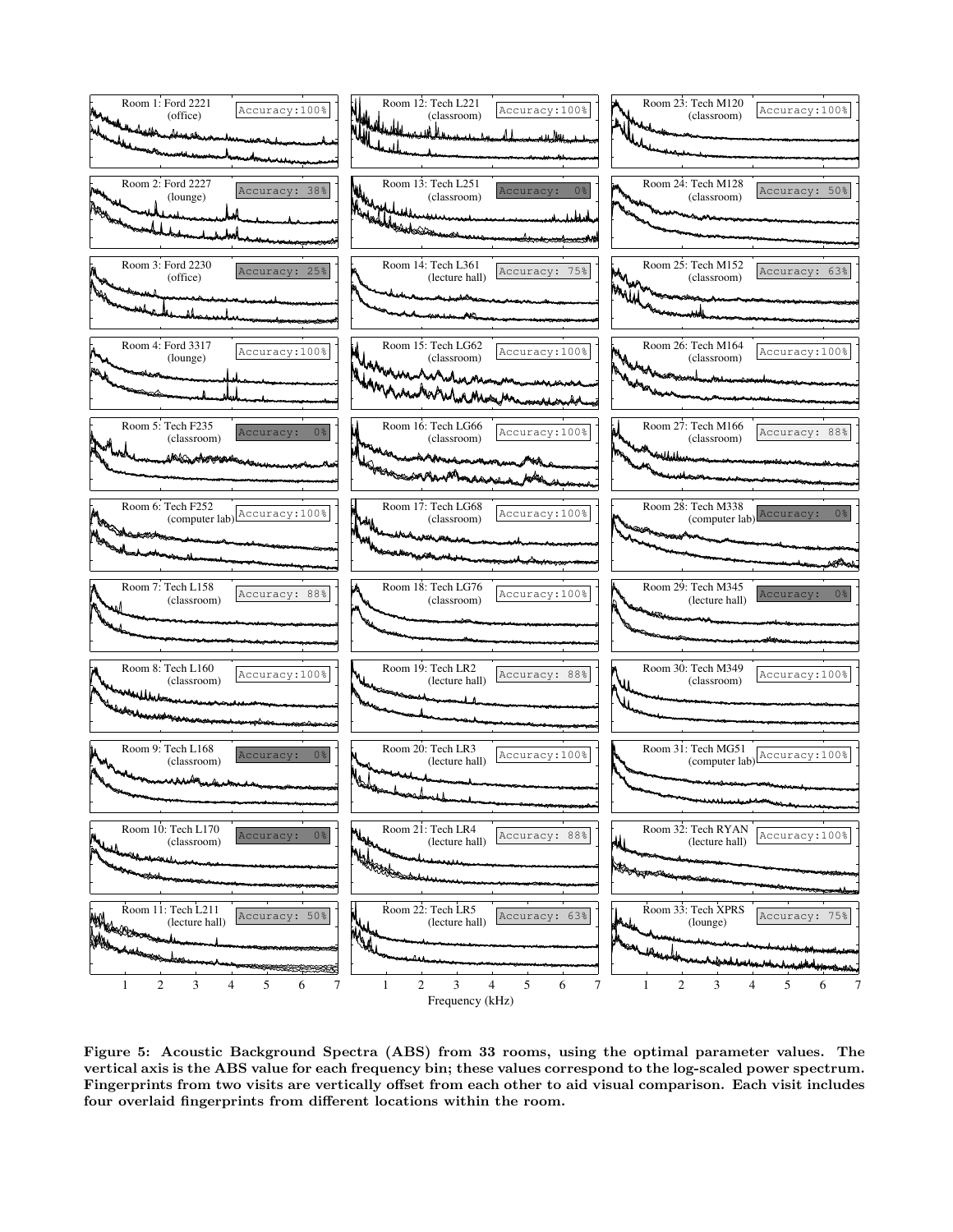

Figure 6: Accuracy as a function of the number of rooms being distinguished. 1,000 random subsets of rooms were used to calculate accuracy for problem sizes with fewer than 33 rooms.



Figure 7: Confusion matrix for the 33 room simulation, using the optimal set of parameters. This shows all of the localization decisions made in the simulation. 69% of these location predictions were correct, and thus fall along the diagonal.

rooms rather clustered at any particularly-favored predictions.

# 5.2 Parameter study

Figure 8 shows how localization accuracy is affected by changes in the ABS fingerprint parameters. Each of these figures represents the change in localization accuracy simulated as one parameter was changed while the other parameters were kept at their optimal values. We kept the problem size constant, using the full set of 264 samples from 33 rooms.

| (a) | Frequency band                   | Accuracy |
|-----|----------------------------------|----------|
|     | full $(0-48 \text{ kHz})$        | 59.8%    |
|     | audible $(0-20 \text{ kHz})$     | $64.8\%$ |
|     | low $(0-7 \text{ kHz})^*$        | $69.3\%$ |
|     | very low $(0-1 \text{ kHz})$     | $61.0\%$ |
|     | $(0 - 600$ Hz)                   | 51.5%    |
|     | $(0 - 400 \text{ Hz})$           | 44.3%    |
|     | $(0 - 300 \text{ Hz})$           | $40.9\%$ |
|     | $(0-200 \text{ Hz})$             | 30.7%    |
|     | $(0-100 \text{ Hz})$             | $15.5\%$ |
|     | high $(7-20$ kHz)                | $28.4\%$ |
|     | ultrasonic $(20-48 \text{ kHz})$ | $25.0\%$ |
|     |                                  |          |
| (b) | Distance metric                  | Accuracy |
|     | $Euclidean*$                     | 69.3%    |
|     | city block                       | $66.7\%$ |
|     |                                  |          |
| (c) | Spectrogram window               | Accuracy |
|     | rectangular                      | 65.2%    |
|     | Hamming*                         | 69.3%    |
|     | Hann                             | $68.2\%$ |
|     | Blackman                         | $67.4\%$ |



 0 10 20



Figure 8: Parameter study showing the best localization accuracy achieved for 33 quiet rooms using a variety of signal processing parameters. Optimal values are highlighted.

1 10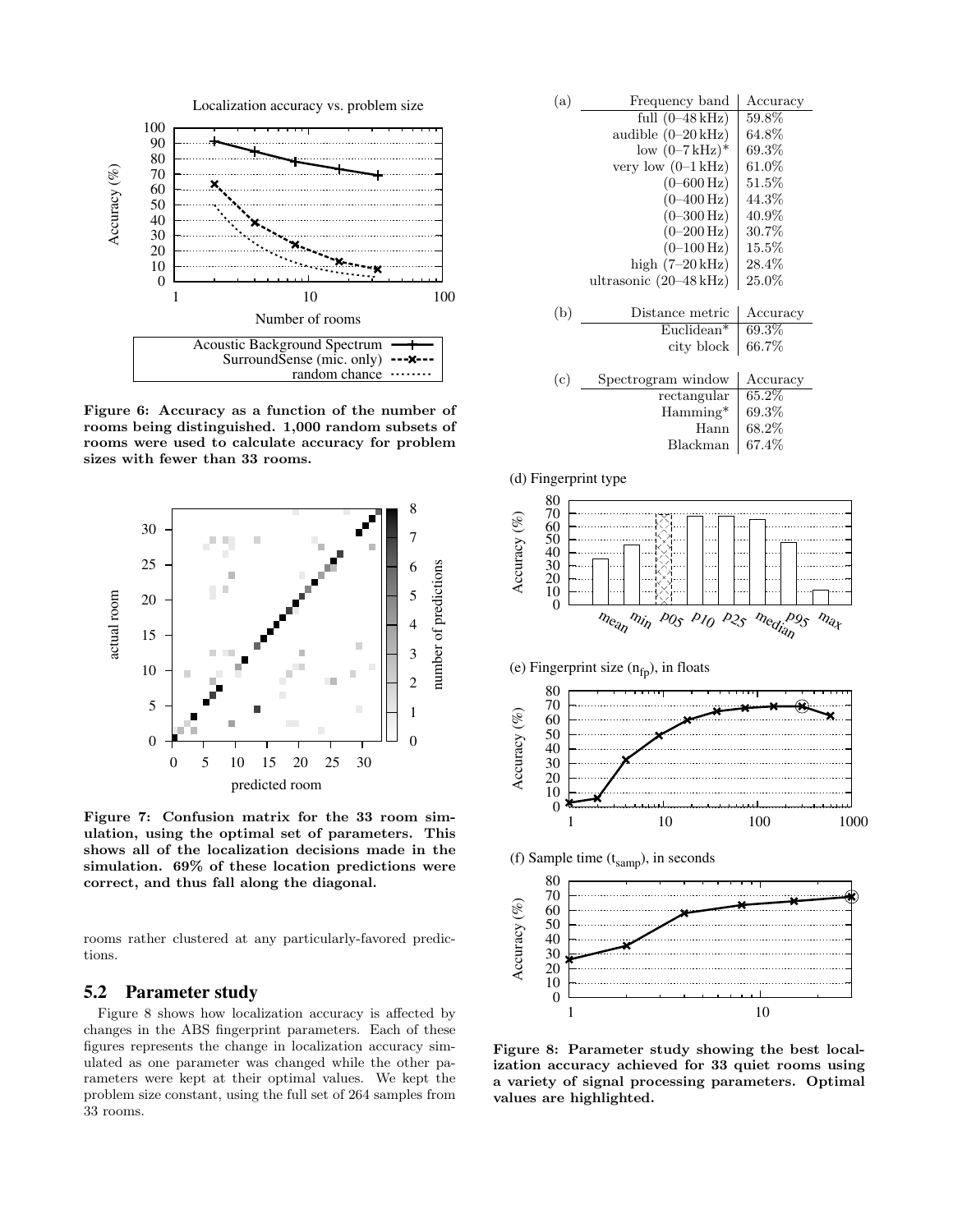## *Responsiveness.*

The first parameter we consider is the sample time  $(t_{\text{samn}})$ , shown in Figure 8(f). Intuitively, we expect a longer recording to be more noise-robust and thus to provide better localization accuracy. However, a short sample time is desired for system responsiveness, especially if the user is mobile. Although the best results were obtained using the full 30 second sample time, reducing the sample time to 4 seconds reduced the localization accuracy by only 11 percentage points to 58%. An intermediate value of 8 seconds yielded 64% accuracy. Our sample time is shorter than the one minute sample time recommended in Wi-Fi localization work [13].

#### *Compactness.*

To reduce memory requirements, a fingerprint should be compact. The ABS fingerprint size can be adjusted by varying the frequency resolution  $(n_{\text{fp}})$ . However, reducing the fingerprint size generally reduces distinctiveness. Figure 8(e) shows the relationship between localization accuracy and the ABS size. Each frequency bin is represented by a floating point value. The optimal size of 299 bins requires 1,196 bytes of storage (assuming single-precision floats). However, if memory is more constrained, ABS fingerprints with only 19 bins (76 bytes) still provide 60% accuracy. Note that accuracy drops when moving to very high resolutions, presumably due to over-fitting.

#### *Frequency band, metric, and window type.*

Figure 8(a) shows the effect of limiting the ABS to various frequency ranges. We found that the 0–7 kHz frequency band gave the best results for quiet room samples (in Section 5.3 we consider the noisy case). By the Nyquist sampling theorem, this means that any audio sampling rate above 14 kHz would be sufficient to achieve the best results. These requirements are very modest; our iPod supports 44.1 kHz sampling. A sampling rate of at least 8 kHz is required to capture speech. At this low sampling rate, 61% localization accuracy can still be achieved. These results suggest that highly distinctive ABS fingerprints can be captured with even the most basic audio hardware.

The distance metric chosen for comparing fingerprints also affects the results, as shown in Figure 8(b). The city block (also called Manhattan) distance requires less than half the arithmetic operations of Euclidean distance, but gives results a few percentage points less accurate. Similarly, as shown in Figure 8(c), using a rectangular window in the spectrogram generation eliminates the vector multiplication cost in exchange for losing a few percentage points of accuracy.

## 5.3 Noise-robustness

Any ambience sensing method for fingerprinting should be robust to temporary changes in the environment, which we call noise. In the design of the ABS, the 5th-percentile (p05) fingerprint extraction step was intended to accomplish this, as described in Section 3.2. Figure 8(d) shows how the p05 transient noise rejection method affects localization accuracy. The most important comparison in that bar chart is to the mean. The mean method refers to collapsing the spectrogram into a single column by averaging all of the values across time (the rows) and it is one of the standard methods for computing the power spectrum (Welch's method). The results show that this basic spectral fingerprint produced by

the mean achieves 33 percentage points less accuracy than the p05 fingerprint, presumably because it produces fingerprints containing transient noise. Figure 8(d) also shows accuracy achieved using other percentile values, from the minimum (0th percentile), through the median (50th), to the maximum (100th). The 5th-percentile gave the best results, but other low percentile values have similar benefits compared to the mean.

To test the effect of occupancy noise on the ABS, we made recordings in a lecture hall before, during, and after lectures. This particular lecture hall (Tech LR5) has a maximum seating capacity of 88. Two lectures were recorded: "Economic History of the U.S. to 1865" with 44 attendees and "Real-Time 3D Game Engine Design" with 29 attendees. We defined three occupancy noise states that were observed in the recordings.

- *Quiet* times, prior to lecture, when a few students might be present in the room, but no conversation occurred,
- *Conversation* times, such as during the lecture, when a single voice can be heard, and
- *Chatter* times, directly before and after lecture, when many students were present, talking and moving noisily.

We divided the 162.5 minutes of recordings into 30 second windows and computed the ABS fingerprint of each window. We ran the classification algorithm described in Section 3.3 using the same 33 rooms of training data. Thus, the training set included only quiet samples while the test set included quiet, chatter, and conversation samples. This experiment tested the ability of the system to deal with the two types of occupancy noise. We did not expect the occupancy noise to be uniformly distributed across frequency. Therefore, we tested the localization accuracy using a variety of frequency bands in the ABS fingerprint, not just the 0–7 kHz band that gave the best results for the quiet parameter study, as shown in Figure  $8(a)$ . This allowed us to determine which frequency band is least sensitive to occupancy noise.

Figure  $9(a)$  shows the accuracy achieved with the noisy test samples. Accuracy during the chatter noise state was very poor, never significantly passing the random change accuracy of 3.0%. However, the conversation state gave more varied results. Accuracy was poor when using the 0–7 kHz band in the conversation state; p05 transient noise rejection was insufficient. However, 63.4% accuracy was achieved when restricting the ABS to 0–300 Hz. We assume that the success at the 0–300 Hz band is due to its exclusion of the speech band, which is approximately 300–3000 Hz [21]. Unfortunately, as shown in Figure 8(a), overall quiet-state localization accuracy dropped from 69% to 41% when omitting the speech band, so there is a trade-off here between quiet-state accuracy and speech-noise rejection. These results suggest that automatically detecting the noise state and switching the ABS band accordingly has the potential to improve the overall success of our approach.

Figure 8(d) showed that p05 transient noise rejection improves over the mean method in the quiet state. The improvement is even more drastic in the conversation state. In that case, using the mean method with the 0–300 Hz band gave 0% accuracy compared to 63.4% for p05. In summary, a combination of transient noise rejection and band selectivity is needed to deal with speech noise.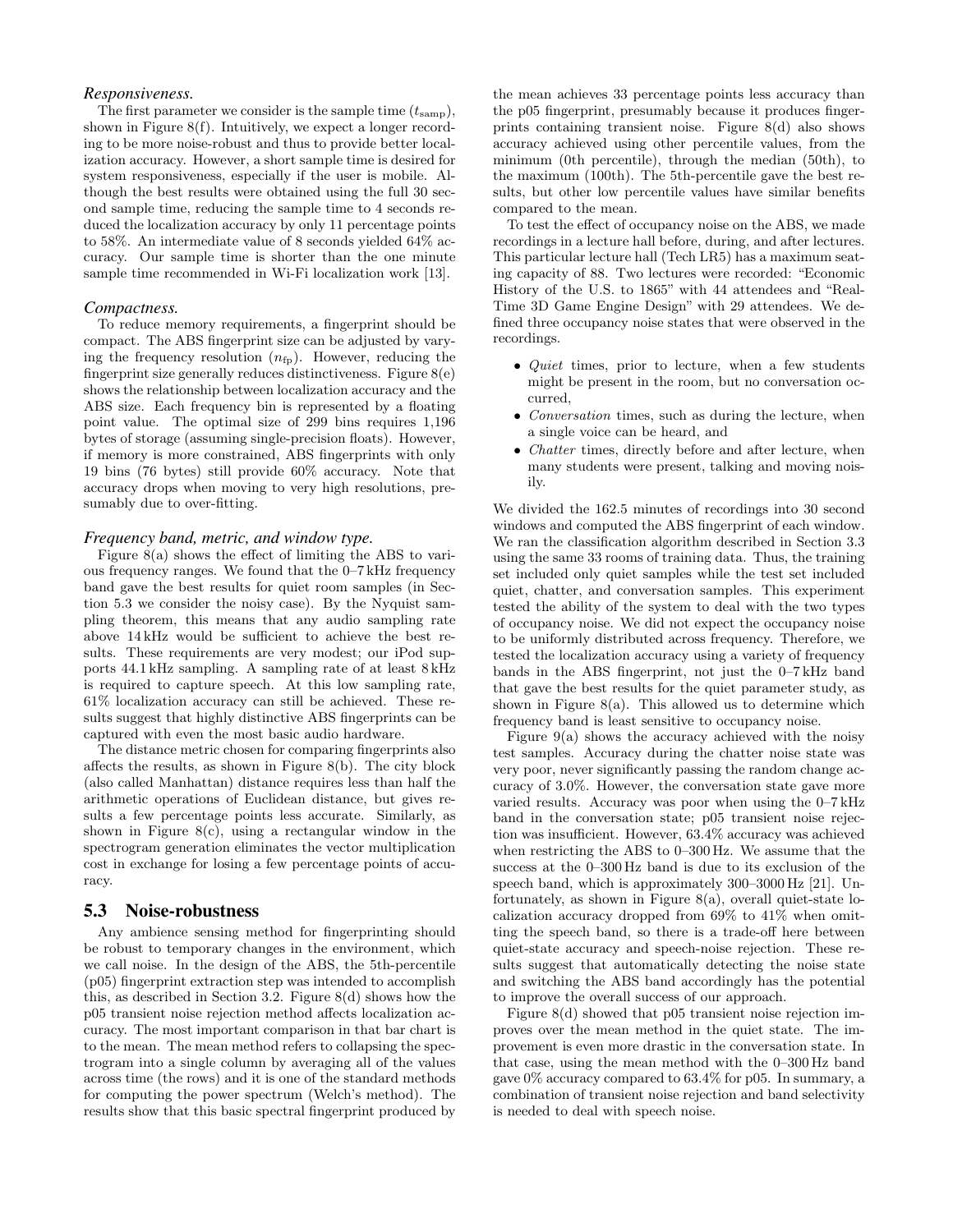|     |                                  | Occupancy Noise State |              |         |
|-----|----------------------------------|-----------------------|--------------|---------|
|     | Frequency band                   | Quiet                 | Conversation | Chatter |
|     |                                  |                       |              |         |
| (a) | Tech LR5 lecture hall            |                       |              |         |
|     | full $(0-48$ kHz)                | 56.8%                 | $0.0\%$      | $0.0\%$ |
|     | audible $(0-20 \text{ kHz})$     | 78.4%                 | $0.0\%$      | $0.0\%$ |
|     | $low (0-7 kHz)$                  | 89.2%                 | 2.5%         | $0.0\%$ |
|     | very low $(0-1 \text{ kHz})$     | 45.9%                 | $0.0\%$      | $0.0\%$ |
|     | $(0 - 600 Hz)$                   | 37.8%                 | $7.4\%$      | $0.0\%$ |
|     | $(0-400 \text{ Hz})$             | 73.0%                 | 11.4\%       | $0.0\%$ |
|     | $(0-300 \text{ Hz})$             | 75.7%                 | 63.4%        | $0.0\%$ |
|     | $(0-200 \text{ Hz})$             | 21.6\%                | 27.2%        | $1.2\%$ |
|     | $(0-100 \text{ Hz})$             | 21.6%                 | 26.7%        | 4.7%    |
|     | high $(7-20$ kHz)                | 21.6                  | $0.0\%$      | $0.0\%$ |
|     | ultrasonic $(20-48 \text{ kHz})$ | 32.4\%                | $4.5\%$      | $3.5\%$ |
| (b) | Ford 3.317 lounge                |                       |              |         |
|     | low (0–7 kHz)                    | $98.2\%$              | 47.2\%       |         |
|     | $(0-300 \text{ Hz})$             | 87.7%                 | 79.2%        |         |

Figure 9: Localization accuracy in two rooms as a function of ABS frequency band and occupancy noise state.

We also tested noisy-state accuracy in a smaller room. In particular, we chose a kitchen lounge (Ford 3.317) which is open to a hallway. During an hour-long experiment, we invited graduate students to the lounge to eat free donuts and socialize. A few dozen people came and left. At any time, between 0 and 7 people were present in the room and conversing while recordings were made and the occupancy and noise level was monitored. Figure 9(b) shows that, again, switching to the 0–300 Hz band improved accuracy. Conversation-state accuracy was higher in this room than in the lecture hall; this could be due to the presence of longer pauses in speech while chewing donuts or due to the size of the room.

## 5.4 Time-invariance

In order for a room fingerprint to be useful for localization, it must remain relatively constant over time. Our traces spanned several weeks and our simulations excluded samevisit training data. Thus, our results already have factored in the effect that time has on acoustic fingerprints. The high accuracy numbers we report support the claim that ABS fingerprints are stable enough to be used for localization.

Nonetheless, ABS fingerprints did vary somewhat over time. Fingerprint pairs observed on different visits to the same room had signal distance, on average, 24% larger than pairs observed during the same visit. In other words, while fingerprints observed in the same room on different days are similar enough to support accurate localization, fingerprints observed in quick succession are even more similar. In fact, if our simulations had used same-visit training data they would have reported 95.8% localization accuracy. However, that would have been unrealistic since real localization systems must operate using only past training data. The stability characteristics of ABS fingerprints are similar to those of Wi-Fi fingerprints, as reported by Haeberlen et al. [13]. In that work, localization accuracy dropped from 95% to 70% when same-visit training data was excluded.

| HVAC state    |                        |                 |          |
|---------------|------------------------|-----------------|----------|
| Training      | Test                   | Training type   | Accuracy |
| <sub>on</sub> | on                     | different visit | 71.7%    |
| $\omega$      | $\text{off}/\text{on}$ | different visit | 17.9%    |
| on            | on                     | same visit      | 98.9%    |
| off           | $\alpha$ ff            | same visit      | 88.0%    |

Figure 10: Localization accuracy for 23 rooms under different combination of HVAC states.

## *HVAC effects.*

Despite the empirical stability of ABS fingerprints, we did identify a scenario in which the ambient sound changed drastically with catastrophic results. Over one weekend, the climate control (HVAC) system in the Technological Institute was shut off for maintenance. We used this rare opportunity to measure the effect that these vents have on the ABS. The results are summarized in Figure 10. When using training data from the a different HVAC on/off state, localization accuracy dropped from 71.7% to 17.9% for the 23 rooms accessed over that maintenance weekend. So, changes in HVAC state have a large impact on ABS fingerprints. Yet, as we have already observed, ABS fingerprints remained stable during the main trace collection period. We conclude that HVAC did not significantly change state during trace collection. Of course, some buildings may experience HVAC state changes, and seasonal changes are also possible. However, since such combinations are not numerous, fingerprints representing each of the possible HVAC states can be collected for each room.

At first, we thought that we might identify HVAC sounds as the main source of distinctiveness in ABS fingerprints. However, the samples from the HVAC-off state still exhibited enough distinctiveness to classify with 88.0% accuracy compared to 98.9% accuracy for the HVAC-on state. Note that, because we had only one day to survey the HVACoff state, we used same-visit training data in these results. These numbers would be lower if testing and training were done on different days, so they should not be directly compared with our other results. Still, they show that the HVAC sounds improve ABS-localization but are not essential.

# 6. BATPHONE IMPLEMENTATION

After completing the trace-based simulation we implemented ABS fingerprinting on Apple's iOS mobile platform. This application, named Batphone, is publicly available on Apple's app store and its GUI is shown in Figure 3(b). Batphone allows researchers to perform ABS localization in realtime as well as to capture and export fingerprints for off-line analysis. For details see the project website [1]. Our purpose was to evaluate the limitations imposed by a real device's audio hardware and to ensure that the system could operate in real-time.

Batphone is named after the small flying mammals that navigate and locate prey by emitting chirps and then listening to resulting echoes. Batphone, on the other hand, does not emit any sound (nor do our phones fly or eat insects); it follows the same fingerprint extraction steps described in Section 3, with some adaptations motivated by implementation considerations.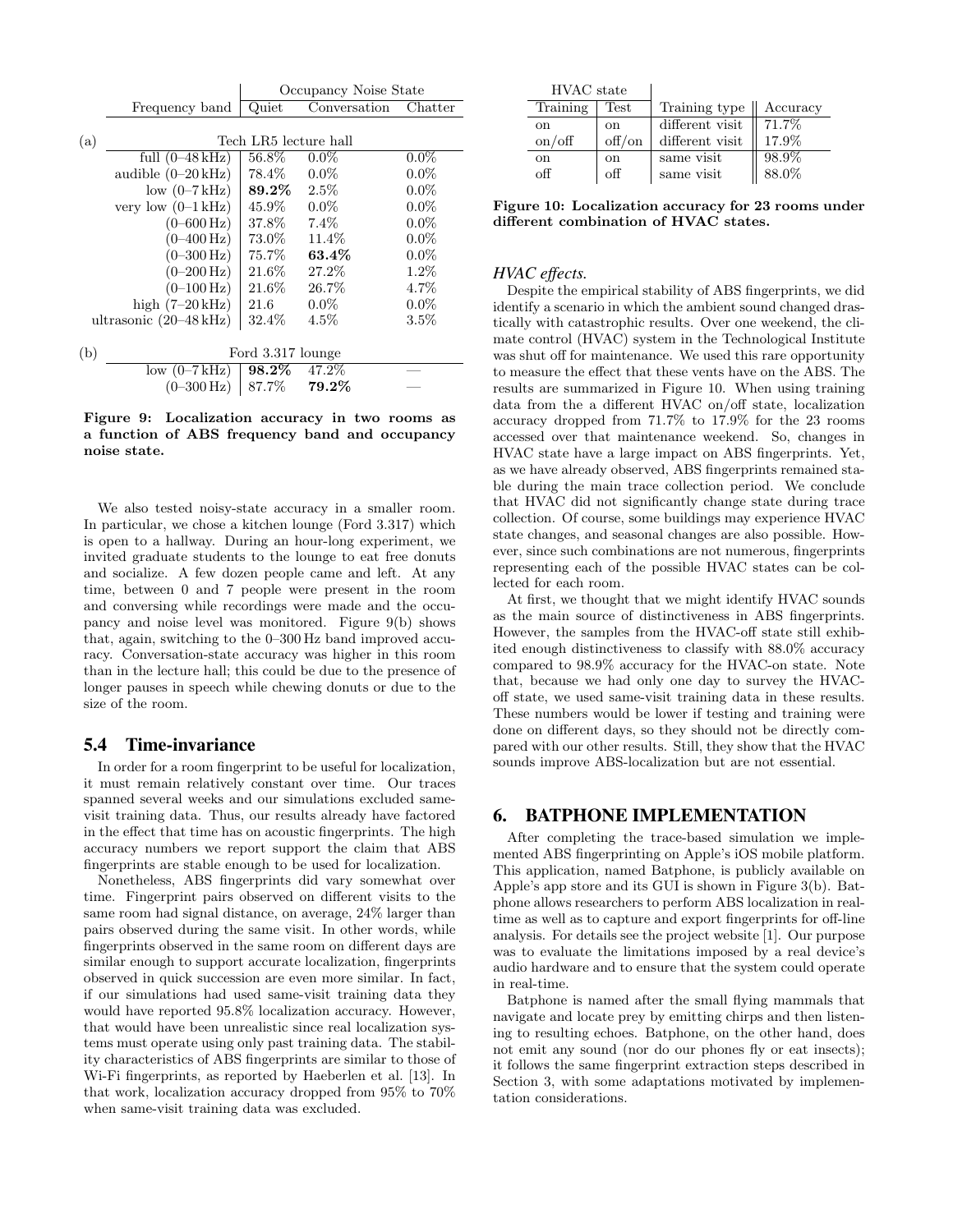#### *Hardware limitations.*

Compared to the hardware used in trace collection, our deployed mobile platform has inferior recording capabilities. Its microphone is small, inexpensive, and crowded by other electronics. Also, the audio circuitry is designed for recording speech, and thus has a limited frequency ranges. In particular, audio sampling is 16-bit at 44.1 kHz. The system parameter values chosen were based on the results previously presented and are listed in Figure 1.

In a real system, location must be calculated in real-time and on a battery-powered device with limited computation power. We made a few adjustments to the ABS extraction algorithm to reduce its computational load while only slightly reducing its accuracy. In particular, we use a rectangular window function rather than a Hamming window and omit the normalization step. Section 8.3 shows our overhead measurements.

#### *On-line training.*

Another complication in the real system is online training and bootstrapping. Recent localization work has explored strategies for building fingerprint databases on-line rather than relying on explicit surveys [24]. Whenever a fingerprint is observed, the system either matches it with one already observed in the database or adds it to the database as an example of a new room. On-line systems also can automatically adapt to changes in the environment. We do not address the challenges of on-line database growth in this work. Instead, we use the same surveying and simulated training/testing approach that we used in the previous experiment.

#### *Sliding-window 5th-percentile.*

To improve responsiveness in the Batphone implementation, we implemented the ABS calculation steps of Figure 2 in a streaming fashion. The spectrogram rows are stored in sliding window buffers. After each recording frame arrives, its power spectrum is computed, each frequency element is added to the corresponding spectrogram sliding window, and the oldest element of each window is discarded. At this point the fingerprint is recomputed, based on the new 5th-percentile values from each sliding window. Thus, the fingerprint is updated every  $t_{\rm spec} = 0.1$  seconds rather than every  $t_{\text{sample}} = 10$  seconds. Of course, if the user moves to a new location, it will be 10 seconds before all data from the old location are purged from the sliding window. However, this is much better than the 20 second worst-case purge time when not using a sliding window.

The most complex part of the streaming implementation is tracking the 5th-percentile value of the sliding windows. This is known as a rank-order filter  $[4]$ . In a naïve implementation, a selection or sorting algorithm would be run on the spectrogram rows after each new frame arrives. Instead, we use a much more efficient heap-based data structure to track the p05 value. Values below the current p05 value are stored in a max-heap while values above the current p05 value are stored in a min-heap. Additionally, a mapping between heap indices and a FIFO queue is maintained to allow the oldest data value to be quickly located in the appropriate heap. Details are omitted, but we are simply adapting standard algorithms for calculating the running median to use the 5th instead of 50th percentile [4, 14]. The runtime

complexity of a frame insert operation is dominated by  $n_{\text{fn}}$ heap inserts and is in  $\Theta(n_{\text{fp}} \log (t_{\text{sample}}))$ .

## 7. LINEAR COMBINATION DISTANCE

As seen previously in Figure 6, the performance of acoustic localization declines as the problem size (the number of rooms to choose from) increases. Our study considered scaling empirically up to  $33$  rooms.<sup>3</sup> Regardless of the asymptotic scaling of ABS, however, ABS fingerprints could be used to great effect on large-scale problems when combined with another fingerprint such as those from Wi-Fi or cellular radios.

One option is to use a multi-step localization scheme [5]. First, radio localization determines the approximate location, then acoustic localization can effectively determine the final location since it simply has to choose from among a small location neighborhood. We found this approach to be both intuitive and relatively effective. However, we propose a new approach that gives better accuracy by considering the two fingerprint spaces simultaneously; we propose a linear combination of each type of fingerprint distances.

The linear combination depends on some measurements of the environment characteristics. Each of  $n$  fingerprint types gives a distance  $d_i$ , which we expect to fall within some match range  $(min_i, max_i)$  when comparing two fingerprints observed in the same room. Furthermore, we assign each fingerprint type a weighting constant  $w_i$  indicating the relative importance or reliability of that fingerprint type. Combining these constants in the natural way yields the linear combination distance formula:

$$
d_{\text{combined}}(d_i \dots d_n) = \sum_{i=1}^n w_i \frac{d_i - min_i}{max_i - min_i}.
$$

In our experiments,  $min_i$  and  $max_i$  are chosen simply as the minimum and maximum observed same-room distances. In a real system, some sort of outlier elimination would be needed (perhaps by using the 5th and 95th-percentile sameroom distances). The weighting constants  $w_i$  were chosen experimentally; since only two fingerprint types were considered, this meant just setting  $w_1 = 1$  while varying  $w_2$ and choosing the value that resulted in highest localization accuracy.

# 8. BATPHONE RESULTS

Our second experiment was carried out with our Batphone application running on an Apple iPod Touch mobile device (Figure 3(b)). The procedure was identical to that described in Section 4, except that instead of capturing sound recordings the Batphone app was used to simultaneously capture two compact fingerprints: an ABS fingerprint and a Wi-Fi location coordinate, described below. It involved a set of 43 rooms mostly overlapping with the 33 rooms used in the previous experiments. Also, only two room positions were captured rather than four, meaning that the system had less training data. The two purposes of this experiment were to show the feasibility and performance of a real implementation on typical smartphone hardware and to compare Batphone's localization results to those of the device's

<sup>3</sup>One goal of making the Batphone implementation publicly available is to allow us to expand our scaling study through volunteers.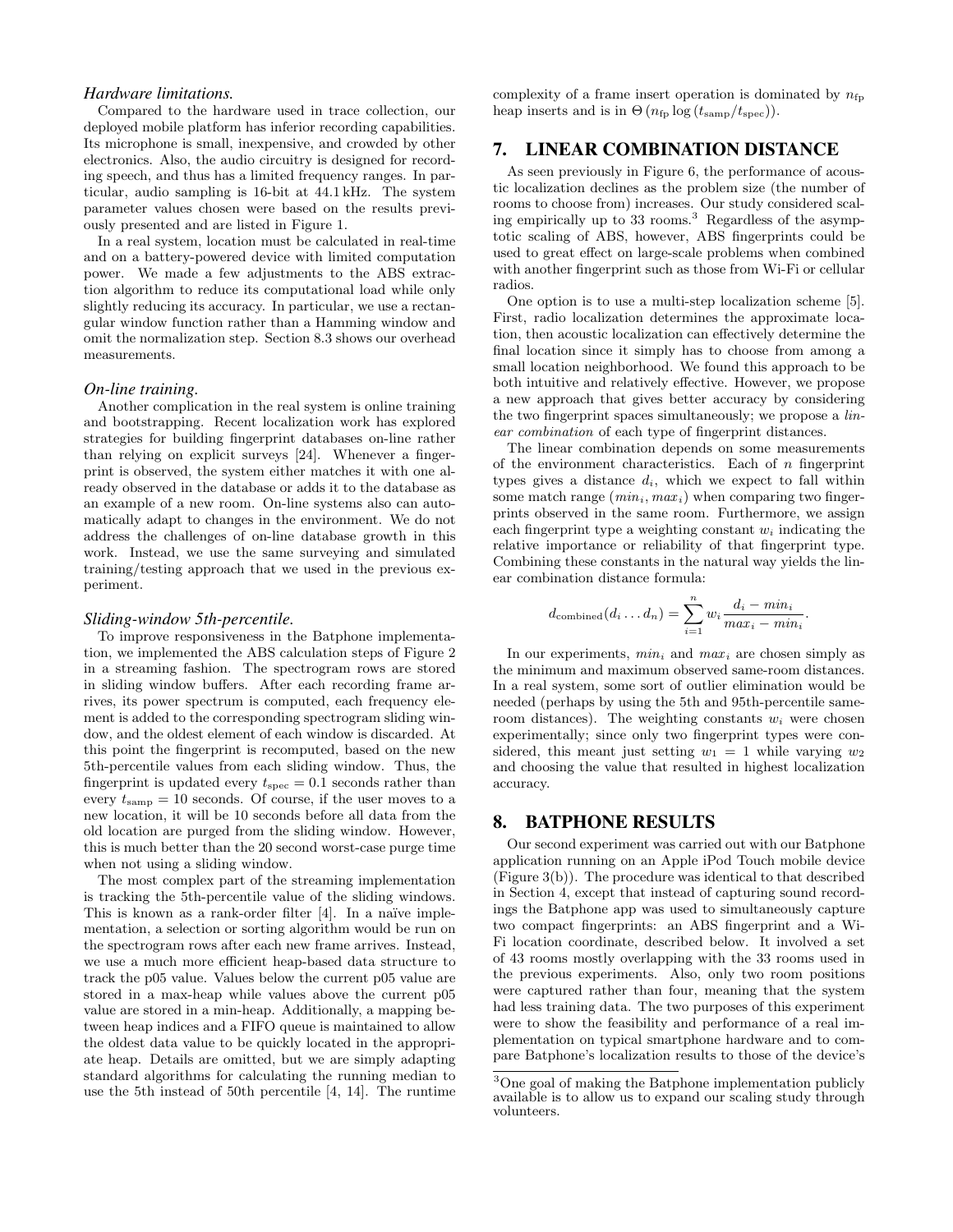

Figure 11: Localization accuracy for a set of 43 rooms using a variety of fingerprint types.

Wi-Fi-localization service, which represents the commercial state of the art. We also evaluate the linear combination localization approach.

On our iOS 4 mobile device, Apple's Core Location service maps Wi-Fi RSSI scans to GPS coordinates. On older versions of iOS, Wi-Fi localization was provided by the Skyhook service. If a cellular or GPS signal is also available, then that information is used as well (however, our test iPod had no such radios). We use the returned (latitude, longitude) coordinate as the Wi-Fi fingerprint, since we do not have access to Apple's internal Wi-Fi fingerprint representation. We compute distances between Wi-Fi fingerprints as simply the traveling distance between coordinates (known as the great circle distance). Core Location provides a dynamic accuracy estimate, which is typically in the tens of meters when using Wi-Fi. This accuracy is far inferior to that achieved by the latest research methods; it is clearly not intended for room-level indoor localization. However, Core Location serves as a useful comparison point because it is readily available and well-trained; its database has drawn data from millions of GPS-equipped iPhones. We treat it as a proxy for any of various research Wi-Fi-localization methods operating in sub-optimal conditions, e.g., due to sparse infrastructure, incomplete surveying, or radio interference. We expect such conditions to be quite common. The absolute performance we report for Wi-Fi is far less important than the fact that combining it with ABS yields a very accurate and scalable localization system.

## 8.1 Accuracy

Figure 11 shows our Batphone localization results. Wi-Fi performs poorly at room-level localization, as expected. Our Batphone ABS-localization implementation running on real mobile device hardware performs on par with the simulation results summarized in Figure 6. It appears that moving from expensive music-recording equipment to a mobile device's built-in microphone had no significant impact on per-

Error characteristics of localization methods



Ranking of correct room (log scale)

Figure 12: Comparison of localization performance for a variety of fingerprint types. Note that Batphone's ABS fingerprint is superior to Wi-Fi's at fine granularity but inferior at coarse granularity. The linear combination approach combines the best aspects of both localization methods.

formance. Also, the linear combination distance performed much better than either ABS or Wi-Fi alone. We also compared to a two-step localization approach, which first eliminated all rooms with Wi-Fi distance greater than 35 meters (this value was optimized empirically) and then chose the room with closest ABS distance. This combination also performed well, but had accuracy 1.5 percentage points inferior to the linear combination. Note that empirically-optimized weighting constants used for the linear combination were  $w_{\text{abs}} = 3$  and  $w_{\text{wifi}} = 1$ .

The oracle combination bar in Figure 11 gives a sense of the upper-bound performance of any fingerprint combination scheme. In this hypothetical approach, the algorithm first generates a location estimate using one fingerprint type. Next, an oracle tells whether that location choice was correct, and, if not, the second fingerprint type is used to make a new choice.

The error characteristics were also quite different for the localization methods. Figure 12 shows the distribution of rankings for the correct room. These rankings are determined by the sorting the distances to the closest fingerprint from each room. If the correct room is ranked number 1, then that room is selected as the current location and the localization method is said to be accurate; if the correct room is ranked number 2 then localization was "almost correct", etc. Figure 12 shows that acoustic and Wi-Fi localization methods have different strengths. Looking at the left-side of the plot, we see that ABS is much more often strictlyaccurate (due, in part, to the relatively small problem size of 43 rooms). At the right-side of the plot, performance of Wi-Fi surpasses ABS; Wi-Fi makes fewer "really bad" errors.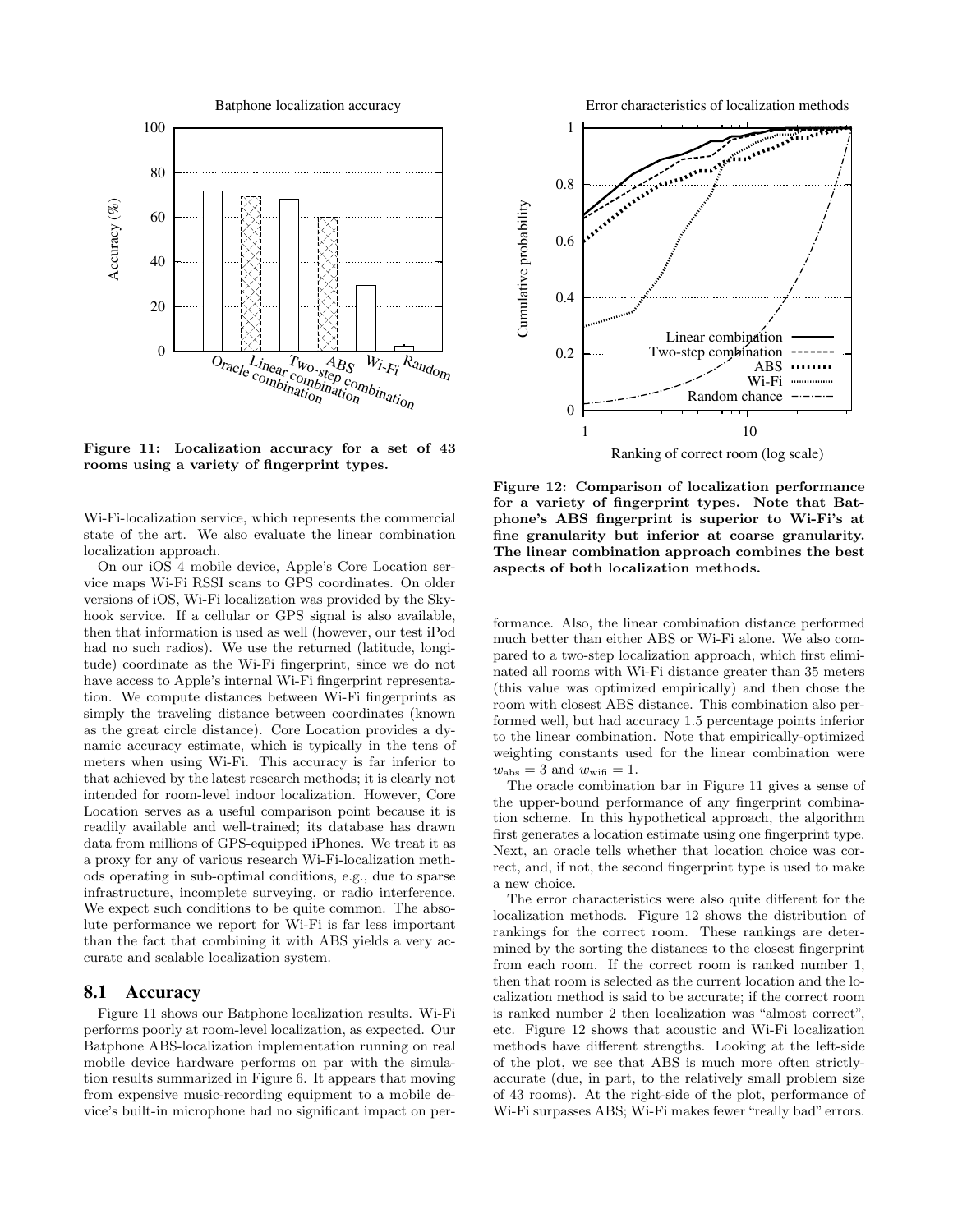2D histograms of physical and fingerprint distances



Figure 13: Relationship between fingerprint and physical distances.

The combined localization approaches work far better than either ABS or Wi-Fi, with the linear combination showing a slight advantage over the two-step combination.

## 8.2 Adjacent room discrimination

Unlike radio, sound waves do not penetrate walls well. Therefore, we expect that among adjacent rooms, ABS fingerprints will vary much more significantly than radio fingerprints. To test this hypothesis, we measured the physical distances between the rooms in our study using pixel locations on a floorplan image. Figure 13 shows the relationship between fingerprint distances and physical distance. These results are similar to those reported by Park et al. [24, Figure 2. Figure  $13(a)$  shows, as expected, that Wi-Fi distance tends to increase with physical distance. In particular, no distant room pairs had low Wi-Fi distance; i.e., Wi-Fi has high coarse-grained accuracy. In contrast, Figure 13(b) shows that ABS distances of rooms are generally uncorrelated with their physical distances. In particular, nearby rooms have a high degree of diversity (with pairwise distances relatively evenly spread across the ABS distance

range). We exploited these complementary features in the linear combination of these two fingerprints, described previously in Section 7 and illustrated in the results of Figures 11 and 12.

Assuming no correlation between ABS and physical distances (as suggested above), Figure 6 tells us that pairs of adjacent rooms should be distinguished by ABS fingerprints with around 92% accuracy.

## 8.3 Overhead

To test the overhead associated with ABS fingerprint extraction, we measured iPod battery lifetime while continuously running the Batphone app (with the screen on its dimmest setting). The device ran for 7.9 hours on a single charge, computing about 260,000 fingerprints and making 13,000 location estimates from a database of 190 stored fingerprints (while also rendering an animated GUI showing the results). Battery lifetime was 8.75 hours when running a stripped-down version of the app that simply captured ABS fingerprints without classifying them. For comparison, Wi-Fi localization gave the same 8.75 hour battery life and the manufacturer claims up to 7 hours of battery life while playing videos. While continuously determining location and rendering the results at a rate of once per two seconds, Batphone used 11.5% of the CPU and 16.7 MB of RAM (of 256 MB total). These energy and performance overheads certainly seem tolerable.

# 9. CONCLUSIONS

We have shown that accurate indoor localization can be achieved without reliance on a dense, static radio infrastructure. To accomplish this, we introduced a new acoustic ambience fingerprint, the Acoustic Background Spectrum, which is highly distinctive, robust, and easy to compute. We further introduced a method of combining location fingerprints that allows for highly accurate indoor localization by combining two (or more) less accurate fingerprints with different error characteristics.

#### *Future work.*

We are presently building a fingerprint sharing and matching infrastructure that can scale to many users. Also, we have not fully explored using the linear combination distance with other fingerprint types. It is likely that more accurate localization can be accomplished by adding accelerometer and camera data.

Portions of the noise rejection problem remain unsolved. The 5th-percentile filtering technique does reject some noise and we have a strategy for dealing with single-speaker noise (by switching to the 0–300 Hz band). However, we do not have a policy for controlling this frequency band switch. Furthermore, we were not able to cope with the noise introduced by tens of speaking occupants (the chatter state). We will explore whether adding training samples that include noisy states addresses the latter problem.

## Acknowledgments

We would like to thank the following Northwestern University students for helping to collect audio traces for our work: Madhav Suresh, Brad Weinberger, Nick Pizzolato, and Jason Lee.